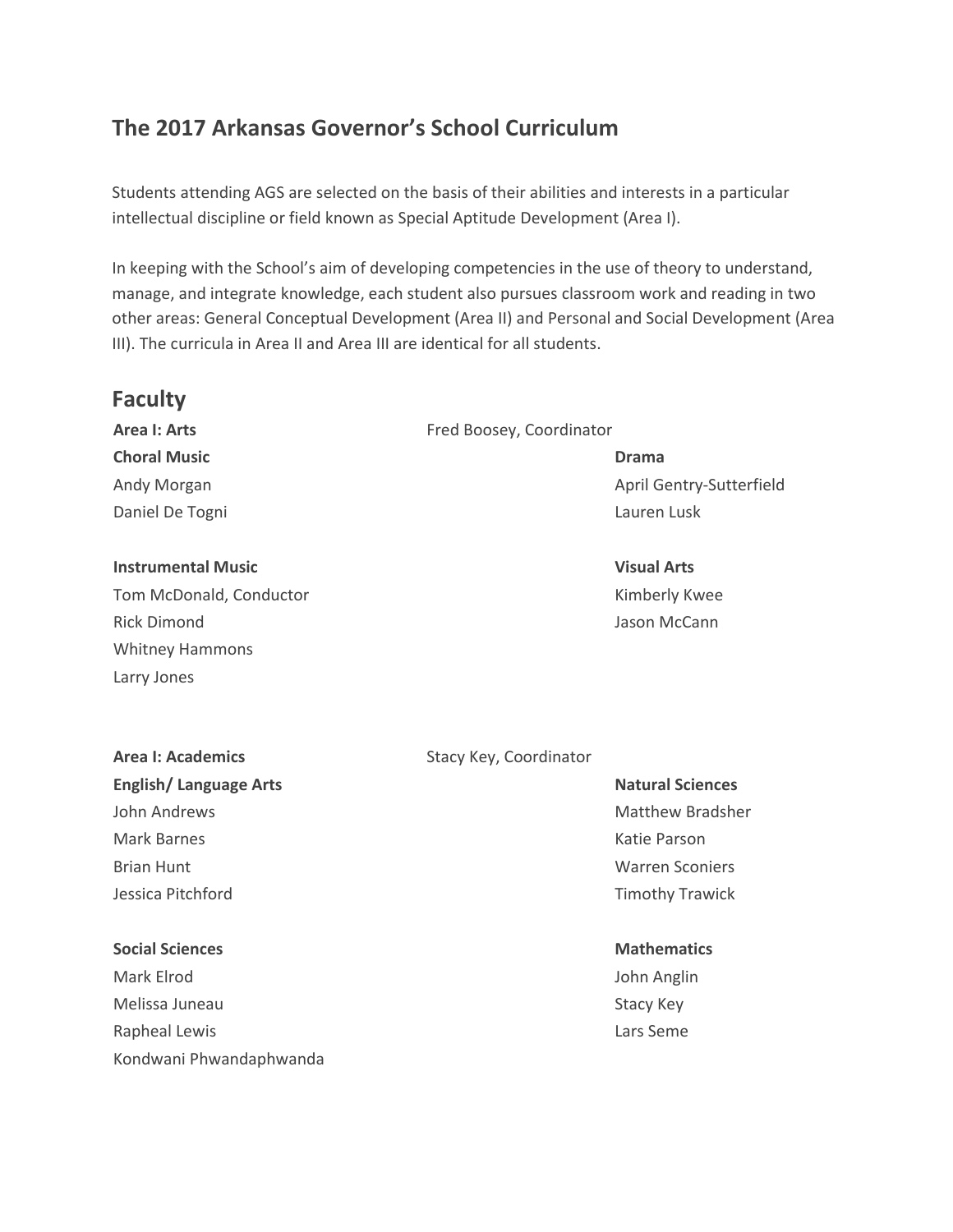#### **Area II: General Conceptual Development**

Jim Rush, Coordinator Nick Brasovan Alan Elrod Andrea Lively Ryan Parson Phillip Spivey Lacey Thacker Christopher Weaver

#### **Area III: Personal and Social Development**

Debbie Hibbs, Coordinator Fred Boosey Richard Gobble Phillip Melton Winston Meyer Madison Sewell Spencer Sutterfield Chad Terrell

# **Area I: Arts**

#### **Drama**

**April Gentry-Sutterfield and Lauren Lusk**

The 2017 Arkansas Governor's School Drama students will explore several foundational components of contemporary performance, examine the role of performance within society, and develop their own artistic voices as story-tellers and performers. The students should be prepared to engage themselves intellectually, artistically, physically, and collaboratively while they refine skills like focus, leadership, team work, commitment, and communication.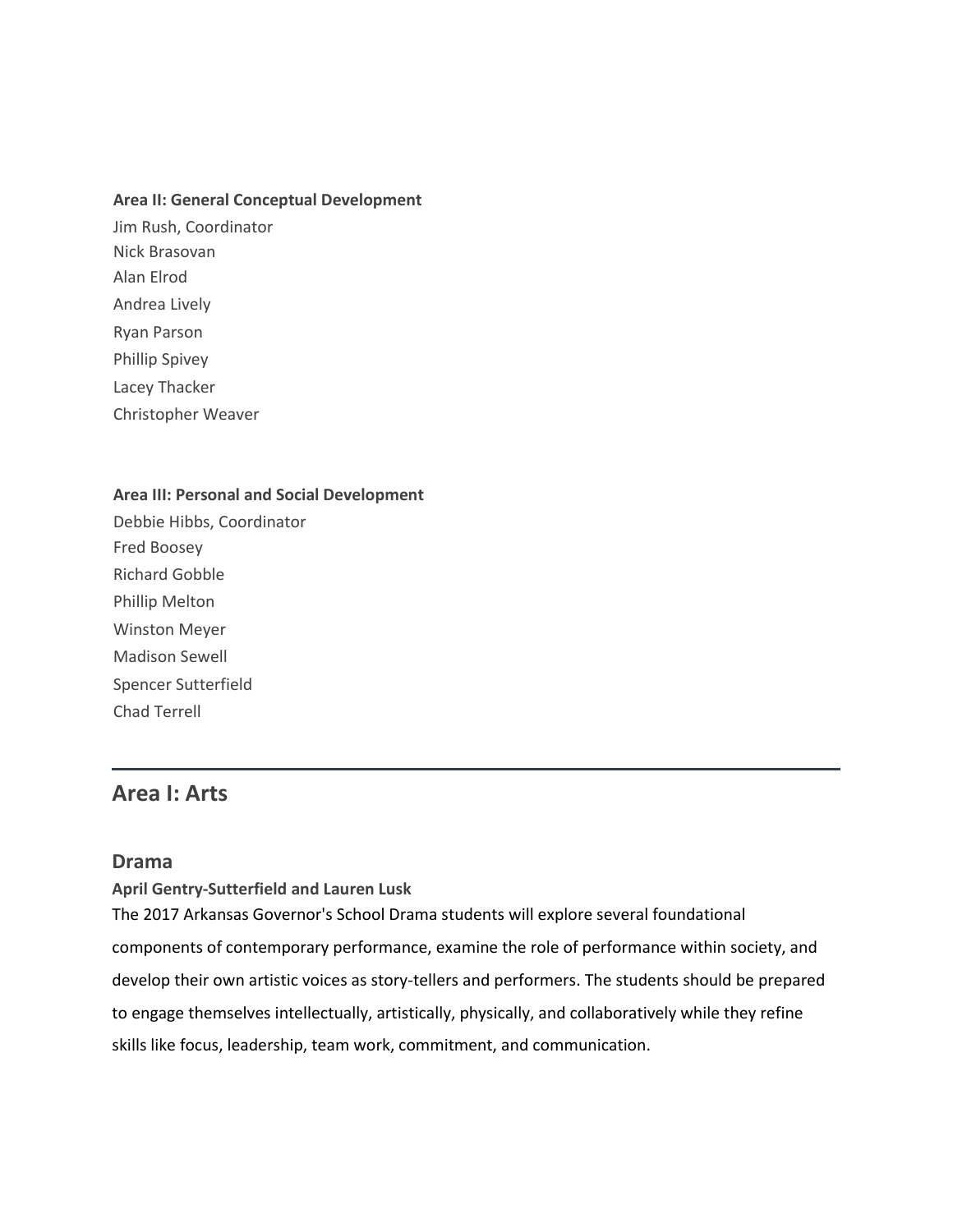## **Choral Music**

#### **Dr. Andy Morgan and Daniel De Togni**

The Choral Music program will broaden and deepen students' musical knowledge through diverse experiences of rehearsing, performing, analyzing, and discussing vocal repertoire. While a significant portion of the class will be committed to preparing works for performance at AGS events, students will also gain exposure to a variety of topics relating to music theory, history, choral traditions outside the Western art music canon, and recent trends in choral music performance and composition. An additional facet of the course aims to introduce singers to interdisciplinary performance with students and faculty in Instrumental Music, Drama, and Visual Arts.

#### **Instrumental Music**

#### **Tom McDonald, Rick Dimond, Whitney Hammons, Larry Jones**

The AGS 2017 students in Instrumental Music will be involved in rehearsing and performing works of prominent 20th and 21st century composers. Emphasis is placed on music from this period, styles of composing, and circumstances surrounding the birth of these styles. Issues such as color, texture, melody, harmony, rhythm, and meter will be addressed in reference to each style and work. Excellence in performance is something that individuals and groups always strive for; however, it is the process of learning music and understanding the creative process of composing music in a specific 20th or 21st century style that is of prime importance in our performing ensemble. This knowledge and expertise will allow students to share with students in other Area I disciplines. The discussions and lectures in Perspectives feature faculty and student presentations, discussions, theory styles, and listening sessions which deal with significant music and musical trends. The combination of ensemble performance and Perspectives classes at AGS is aimed at opening the students' minds to the incredibly vast world of music, both to its composers and its styles.

#### **Visual Arts**

#### **Kimberly Kwee and Jason McCann**

The focus of the Visual Arts program at AGS is to develop student artwork in terms of concept and content. Students will be encouraged to explore the process behind their artistic product in a variety of techniques and materials guided by instruction and critique of art and theory through the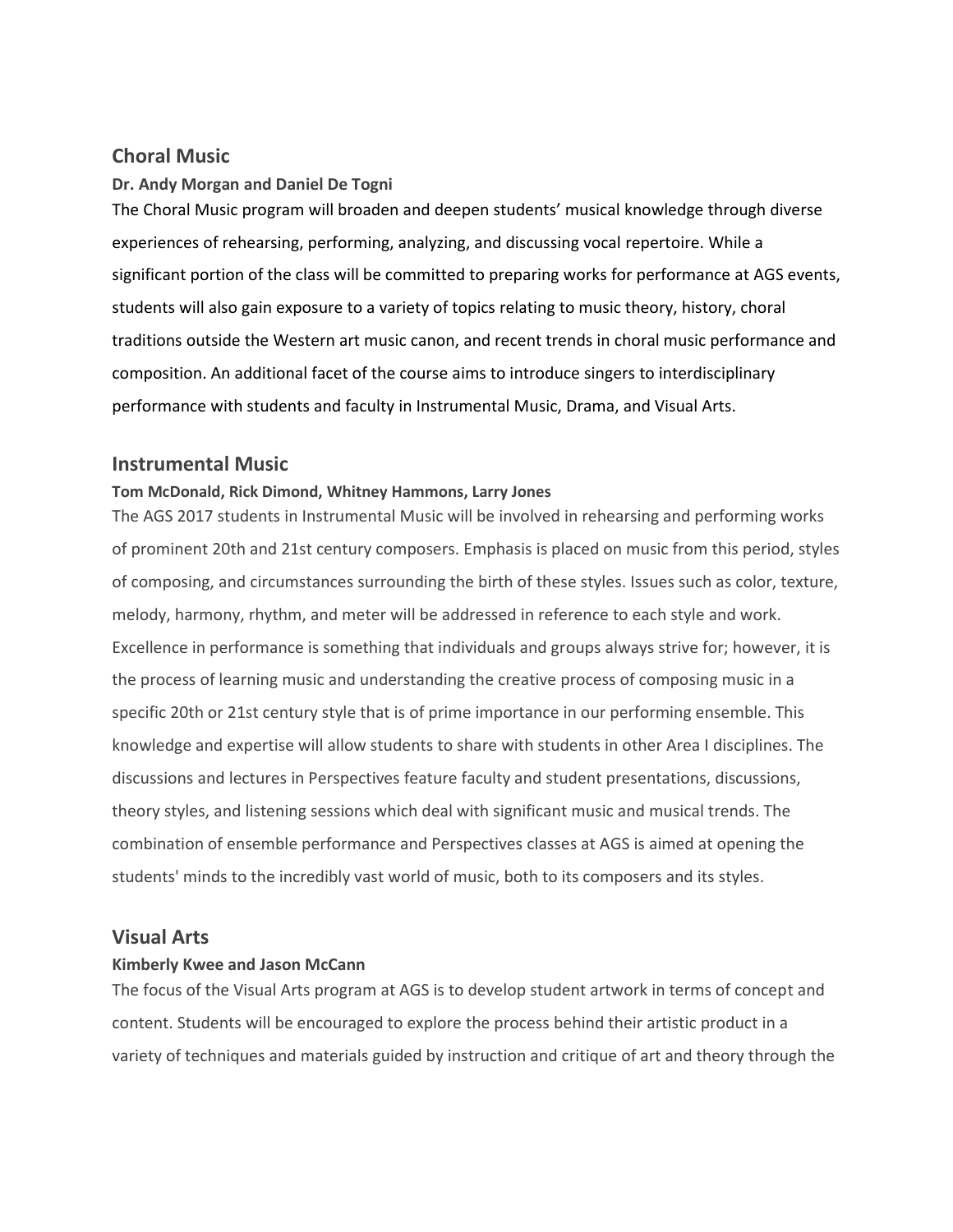ages. The hope is that students will acquire an understanding of how working artists achieve consistency and continuity in a large body of work.

# **Area I: Academics**

# **English/Language Arts Poetry as Survival - John Andrews**

In his 2002 book of poetics, Gregory Orr argues that "There is something special about poetry and about lyric poetry in particular, but it's not what most people think. It's not that poetry is written by very intelligent or very sensitive people and is appreciated only by others of equal intelligence and sensitivity. What's special is quite the opposite of this elitist notion of poetry. What's special is that lyric poetry is written down or composed in every culture on the planet at this moment, which means something like 1,000 different cultures and 3,000 different languages. All cultures on the globe have a conception of the personal lyric. What's more, members of all these cultures feel the need to write it down or compose it aloud as song or chant, whether they are from tribes in the equatorial rainforest rain forests or Inuit and Eskimo in the frozen Arctic; whether they live in Paris or Buenos Aires or Beijing." With this in mind, we will approach the work of various contemporary and canonical poets this summer with these questions in mind: "How is this poem an act of survival?" "What does poetry offer us as tool for understanding and interpreting the world around us?" "Why do so many people turn to poetry as an art form?" From here we will move into constructing our own poems to better understand the work of being a poet, a reader, and a person trying to better understand the world.

#### **Interactive Story-telling – Mark Barnes**

In this course, we will analyze several works of multimedia and interactive communication in order to understand what they say about our relationships to ourselves, to each other, and to the world around us. Texts will include fashion, spoken word poetry, comic books, and video games, each with a focus on personal and communal identity. In order to better understand these works, we will be utilizing a variety of analytical frameworks including semiotics, cultural studies, and psychoanalytic criticism.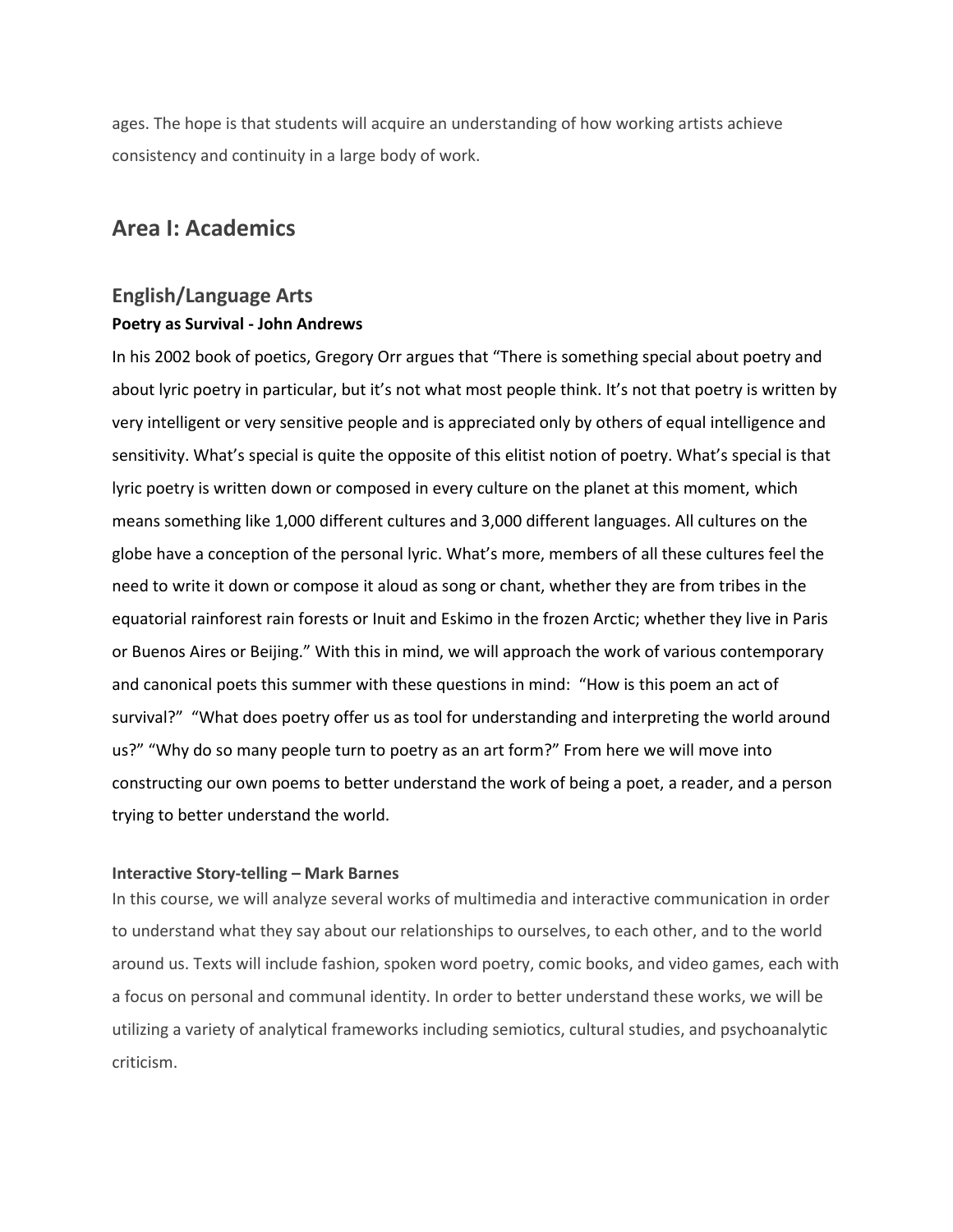#### **From Hieroglyphics to Emojis #TechnologicalMedia – Dr. Brian Hunt**

In what some bloggers are calling a "post-text" world, new ways of reading and writing are changing how we think. Since humans first began to paint signs on cave walls, new technologies and media for storing and sharing information have enabled us to be where we are today. Technological media has always been evolving, and the tools we use to transmit and store ideas are not simply tools; they alter the way we perceive and interact with the world. Engaging with hieroglyphics, cave paintings, emojis, visual poetry, the book, cryptography, cartography, tweets, texts and Instagram, among others, students of this class will consider how different media have enabled us to tell different stories. Through a deeper understanding of the history of technological media, students will consider the networked mind while exploring their own thoughts on and beyond the confines of the physical page.

#### **Flash Fiction - Jessica Pitchford**

In Flash Fiction, our focus will be on the briefest of fiction forms: the short-short story (also known as fast fiction, flash fiction, or micro fiction, among others). These extremely short stories, which can vary in length but are on average no more than 750 words, are increasingly popular, if difficult to achieve—a real creative challenge. This course both introduces participants to the art of the short-short story and prepares them to participate in traditional workshops and even fiction slams. In-class activities include reading discussions, individual and group writing exercises, as well as peer workshops. The ultimate goal is to get students reading one of the most progressive forms of fiction being written and published today and trying their hand at creating their own.

## **Mathematics**

#### **Mathematics and Aviation – John Anglin**

This class will examine some practical applications of mathematics as they apply to aviation. Some examples that will be presented include a mathematical understanding of the forces of flight, trigonometry in navigation, and an introduction to electrical systems theory. Students will also build and fly their own solid fuel rockets, taking measurements and studying various design aspects of rockets. There will also be critical thinking exercises applied to various scenarios an aviator would be expected to encounter. The focus of this class is not to produce professional aviators, but rather to demonstrate a practical application of mathematics to a tangible real world environment.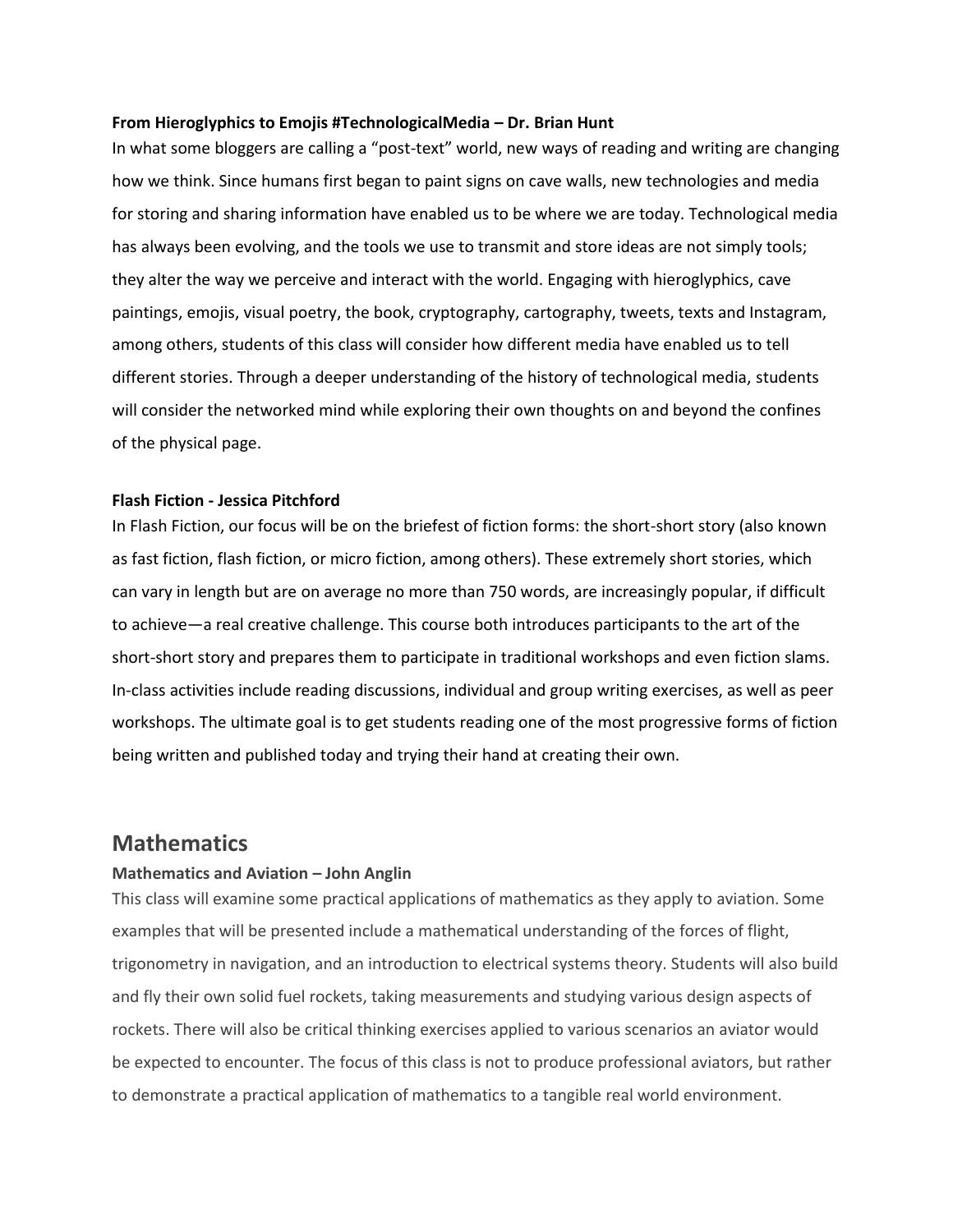#### **Probability and Statistics: A Study of Uncertainty - Stacy Key**

Life is full of uncertainty. However, most people try their best to plan, predict and prepare for the future. Some people rely on chance, fate, and luck in their predictions, while others base their findings on logic and scientific methodology. Our study will be based on this logical and scientific approach. Probability has been defined as "the branch of science concerned with the study of mathematical techniques for making quantitative inferences about uncertainty." Most historians consider this branch of science as beginning with the work of Fermat and Pascal in the early 1600s, but the use of this science has grown exponentially over the last few decades. This course will examine techniques and concepts widely used in probability and statistics from both a theoretical and practical perspective. Examples from the "real world" in the areas of insurance, politics, finance, engineering, medicine, meteorology, and management will be used to add relevance and practicality to our study.

#### **The Mathematics of Infinity - Lars Seme**

Though infinity is not actually a number in the usual sense, in this class we will discuss the different ways infinity can be approached mathematically. We will consider what it means to add the terms of an infinite sequence of numbers, to get an answer from an arithmetic problem that is larger than any real number, and what it means to say that a set contains infinitely many members. In order to do so, we will introduce the idea of axiomatic mathematics and the concept of proof – what it means to be certain in mathematics. For example, we all know that for any two numbers  $a + b = b +$ *a.* We will discuss how we might prove this fact without needing to explicitly consider the infinitely many special cases.

# **Natural Sciences**

#### **Prevention, Diagnosis, and Rehabilitation - Matt Bradsher**

In this course, we will be examining the human body. We will take a look at how the body works, both as a unit, and as individual pieces. Then we will take those lessons and explore how the outside world affects us and what our responses are.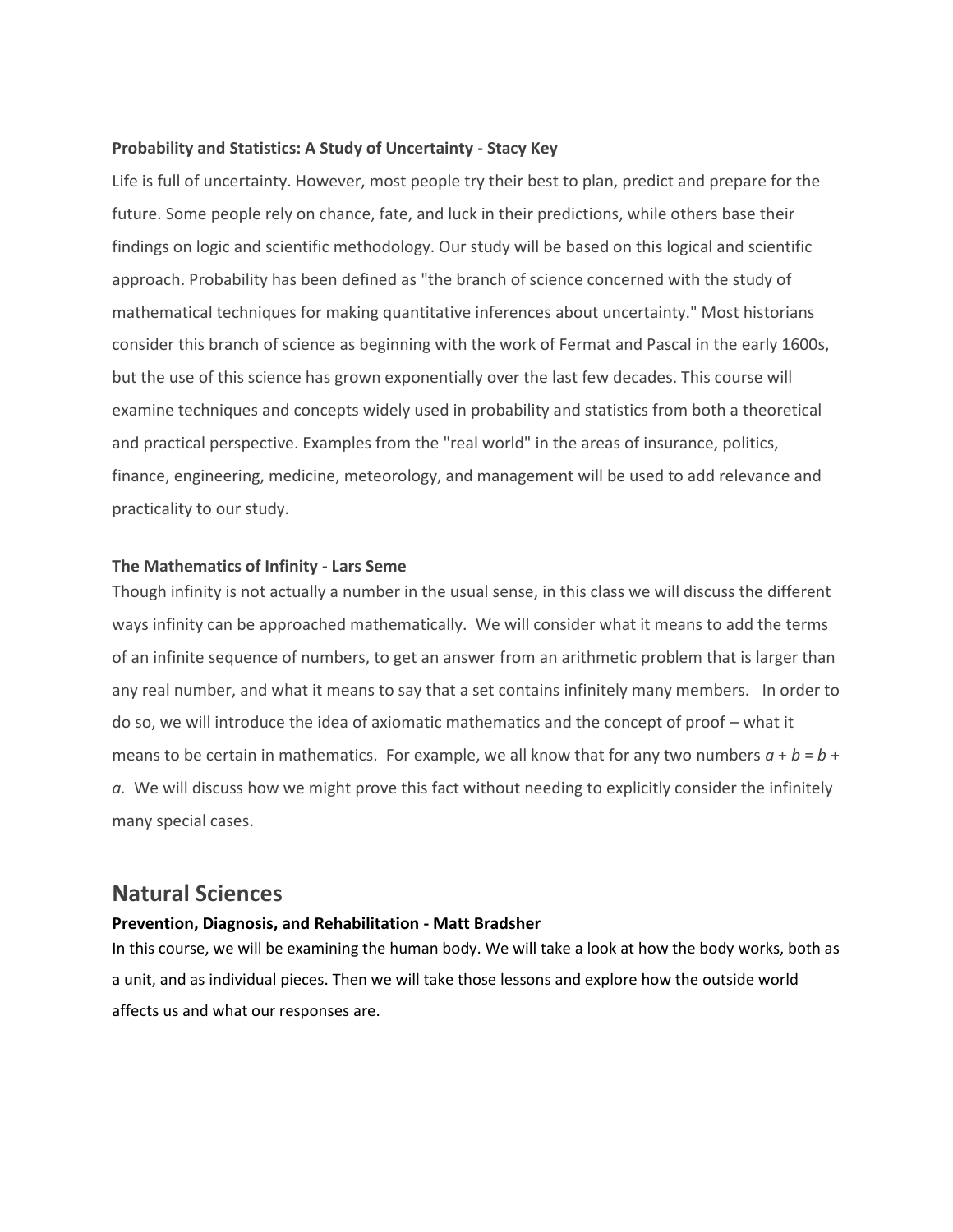#### **Science and Society- Katie Parson**

Students will examine the intersection of science and society by examining how scientific advancements and social justice interact. We will examine times when human rights were abused or ignored for scientific research or exploration, debate contemporary issues in bioethics and environmental justice, and explore case studies from across the country and state of Arkansas.

#### **Thinking About Scientific Thought - Tim Trawick**

How do we arrive at conclusions in science? How does mathematics guide our thinking? What support do we need to confirm, disprove or reshape a scientific law or theory? How does theory inform other "truths" or "policies" that we use to guide our lives? This course will focus upon scientific thinking, fundamental principles, and standard models that describe the way physicists and astronomers understand the universe. Explanatory power, logical coherence, and empirical corroboration are benchmarks to evaluate scientific models that we use to describe the world around us. Interesting topics of discussion may include foundations of physics; cosmology (age, history & content of the universe); the interface between religion, science and philosophy; the background and birth of quantum theory and relativity; and challenges of applying science in modern technology and policy.

#### **Bugs and You – Dr. Warren Sconiers**

This is a broad entomology and science course that introduces students to the insect orders and their influence on humans. We will cover topics such as insect diversity, agricultural pests and beneficials, and the spread of disease. These topics will also include plant physiology and evolution to provide a more complete understanding of the science behind these interactions. These topics will help students see how vast our world is, as well as the information to make informed decisions about gardening, agriculture, and interactions with potential disease vectors. Insects are some of the most ancient organisms and are approximately half of all species described on the planet. Learning about them will inform students of how a large portion of the natural world operates. This course will also follow the scientific process and how discoveries in microbiology, ecology, and entomology have shaped our culture and the natural world. Students will see how the development of science has changed our world for better or worse so they can understand just how influential science can be. Students will also have the opportunity to create insect collections at museum curation standards.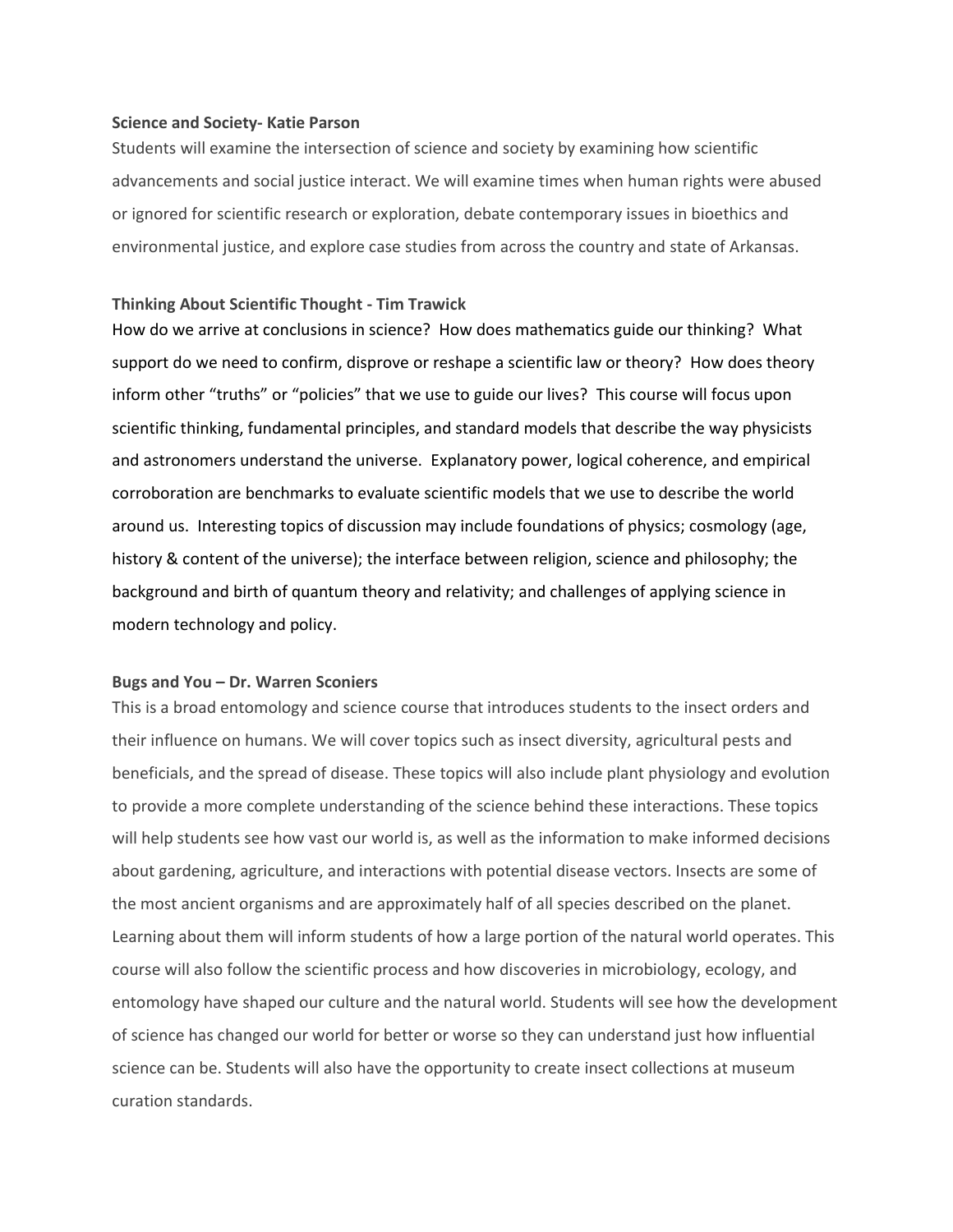#### **Social Sciences**

#### **The ABCs of International Relations – Dr. Mark Elrod**

International relations (IR) is a subfield of political science and is studied from both a theoretical and practical perspective. In IR, the two-most widely used theories (paradigms) are realism (*realpolitik*) and liberal-idealism. Realism understands the international system as anarchical in nature with nation-states seeking to acquire the power they need to protect their interests in a hostile world. Liberal-idealism holds that nations and individuals are cooperative in nature and often work together to achieve common goals in terms of security, trade, and resources. To that end, liberal-idealists believe that international institutions such as the United Nations and the European Union demonstrate and strengthen global cooperation and integration. In this course at AGS, we will examine the core assumptions of these two paradigms and apply them to real-world problems and situations. Students will also learn key concepts (A-Z) that can be used to illustrate the theoretical world of realists and idealists.

#### **Introduction to Sociology - Dr. Rapheal Lewis**

This course covers a specific methodology centered around critical thinking, while at the same time engaging the patterns of thought of the early sociologist. It has been always a matter of curiosity how people get along with others, what they do for a living, and who and how people select leaders. Over the years there have been countless observations about human behavior. This course attempts to examine some of these in terms of content and consequences. Each student will be required to complete at least two requirements.

1. They must select one of the early sociologists and discuss their philosophy and methodology and the reasons for their choice. All of this should be prepared and presented in an essay or some other form, based on the students' creativity.

2**.** A research design or a plan to investigate a sociological problem at some time in the future must be developed.

#### **Developing Nations – Kondwani Phwandaphwanda**

Students will explore political systems in selected developing countries and examine how governments within those political systems serve their people to help them improve their lives. Discussion will focus on a number of areas including education, employment, health, food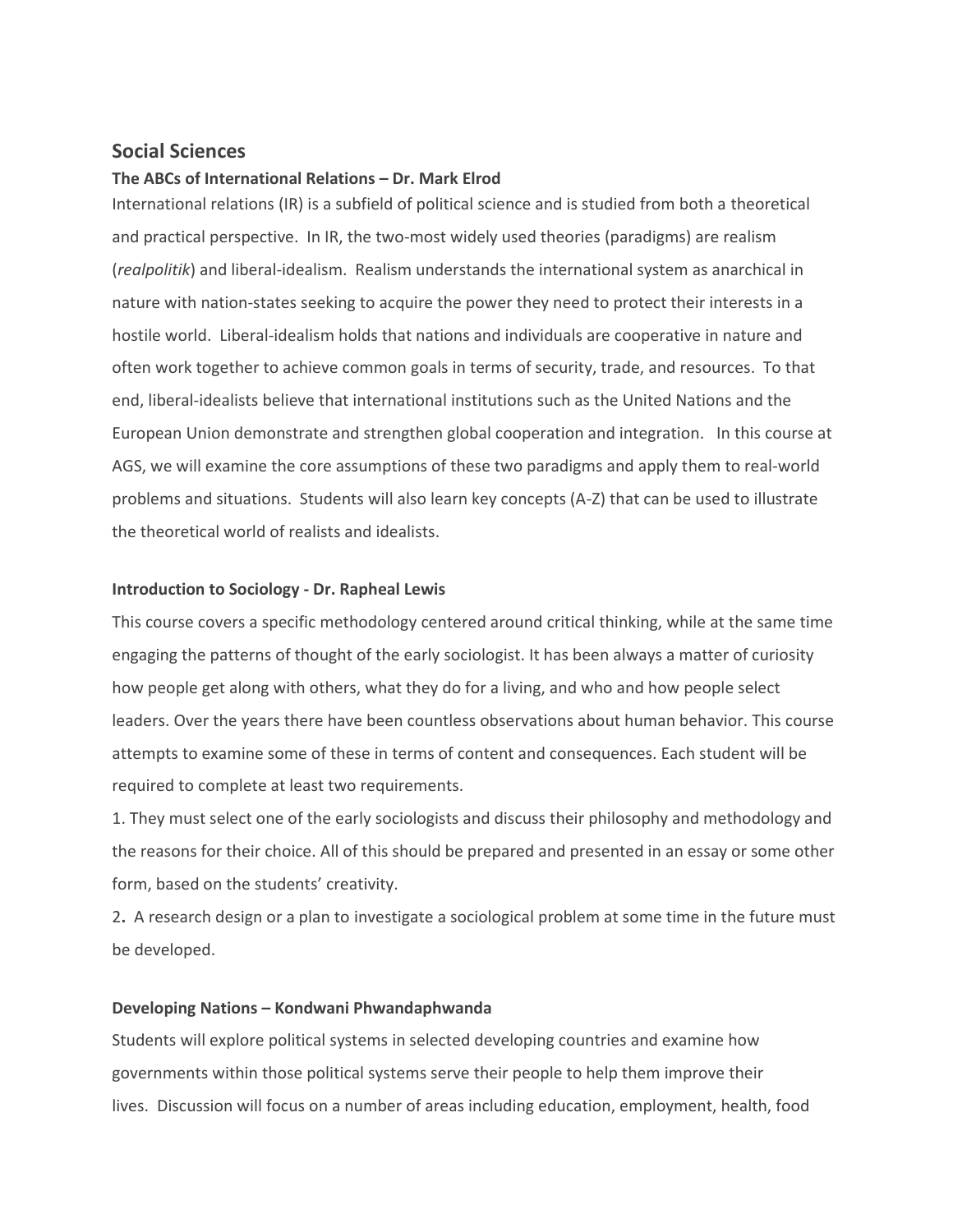production and security, and civic education. Students will also discuss how international development impacts the lives of people living in poor countries.

Selected readings will be used for lectures and class discussion. Different activities will be used to accommodate the learning styles of students to give each student a chance to maximize his/her learning process. Students will also be encouraged to conduct basic research for their own further understanding of material discussed in class.

#### **Changing the World through Social Entrepreneurship – Melissa Juneau**

What is Social Entrepreneurship? Is it a new idea? What are the realities of starting and managing Social Enterprises? Students will examine how social enterprises are making positive impacts in our communities and around the world. This class focuses on a series of student driven activities, simulations, guest speakers, and podcasts to encourage critical thinking and discussions among students. Students will examine various economic concepts and reflect on the importance of trade and other factors affecting the global market economy, from technical concepts such as exchange rates to more endemic challenges of the free market, such as poverty, sustainability or inequality. Students will research social and environmental challenges and develop business plans solving these issues. This course offers a pedagogical wide range of activities to give students an opportunity to engage and personalize their own learning experience.

# **Area II: General Conceptual Development**

Area II focuses on thinking—on the ways we think, on the assumptions that underlie our own thinking and the thinking that takes place within the various disciplines, on cutting edge developments that have influenced our thinking about truth and knowledge, and on means of thinking more effectively.

Since Area II brings together students from all eight Area I disciplines, instructors can help students explore connections and differences between the disciplines and help them understand various approaches to truth and reality.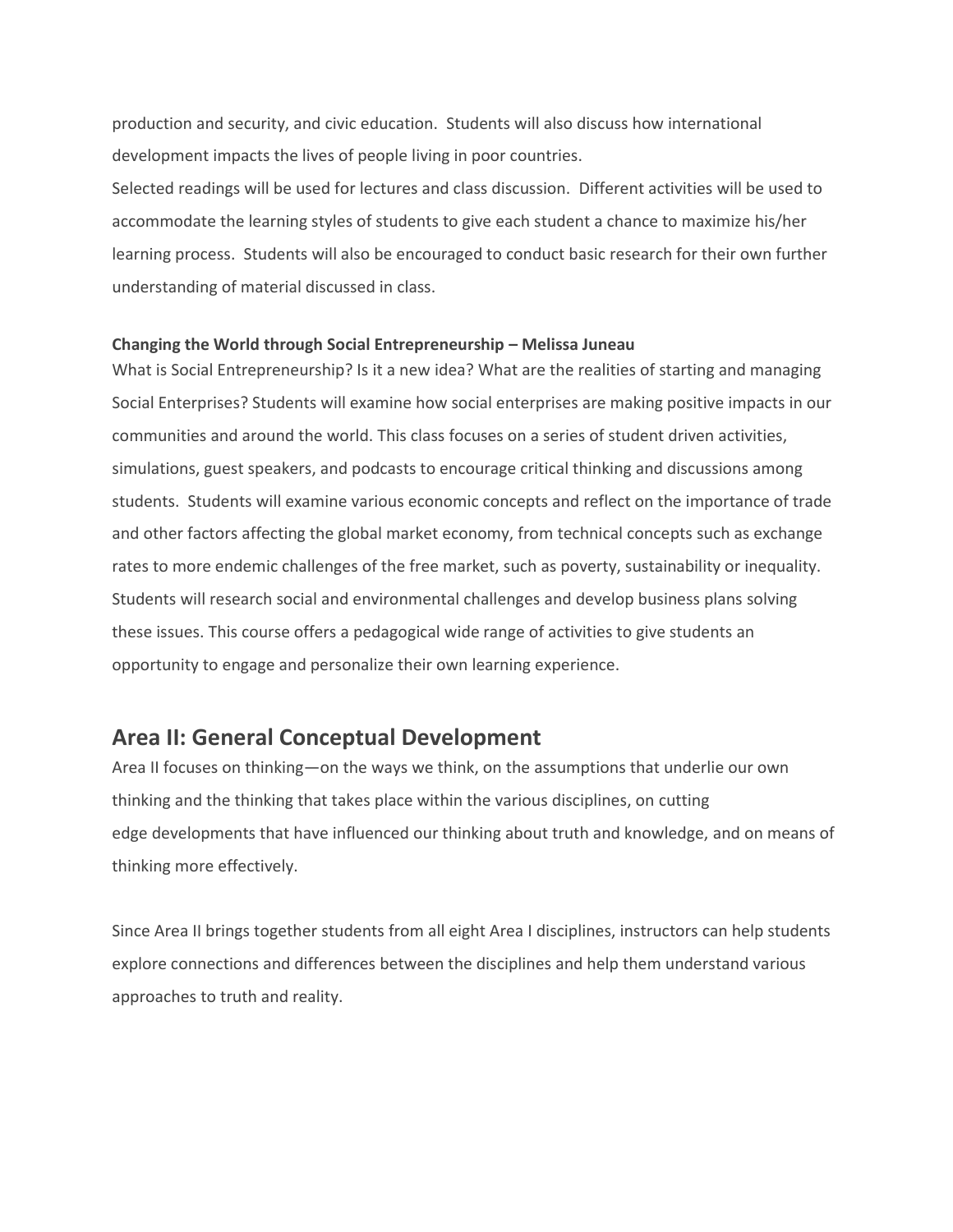Area II classes also draw on speakers, films, and readings as subjects for discussion; students interact directly and frequently with leading figures in a variety of fields and learn to watch films, not simply as forms of entertainment, but as works of art open to critical examination.

Area II begins by introducing students to thinking about thinking, teaching them to be more conscious of their assumptions, the soundness of their logic, and different points of view based on different assumptions. Students express their opinions but also learn about the importance of evidence, logical thinking, and clarity of definition and expression.

As the course progresses, they confront new ideas and new ways of thinking, and they address complex moral and ethical questions, not in order to learn what they should think, but in order to learn how to base decisions and actions on an informed consideration of appropriate issues and evidence.

By the end of the course we hope they will have a clearer understanding of their assumptions and of the thinking process in general.

We also hope that they will understand other points of view and have an awareness of complex issues, as well as an appreciation for well-informed and solidly supported ideas.

Finally, we hope that they will be excited about thinking.

# **Area III: Personal and Social Development**

Area III is designed to foster the personal and social development necessary for the students to benefit fully from their Area I and Area II classes and the comprehensive cultural and social events of the AGS program. The concept of Area III emerged from the need of students to process and discuss information and experiences. This makes learning more active and meaningful and enables students to develop accountability for their own educational, social, and cultural environment. By integrating all the academic classes and events, the curriculum of Area III strives to provide an opportunity for the students to see the importance of taking personal responsibility for one's own ideas and for one's participation in a democratic society. The students learn that ideas do have